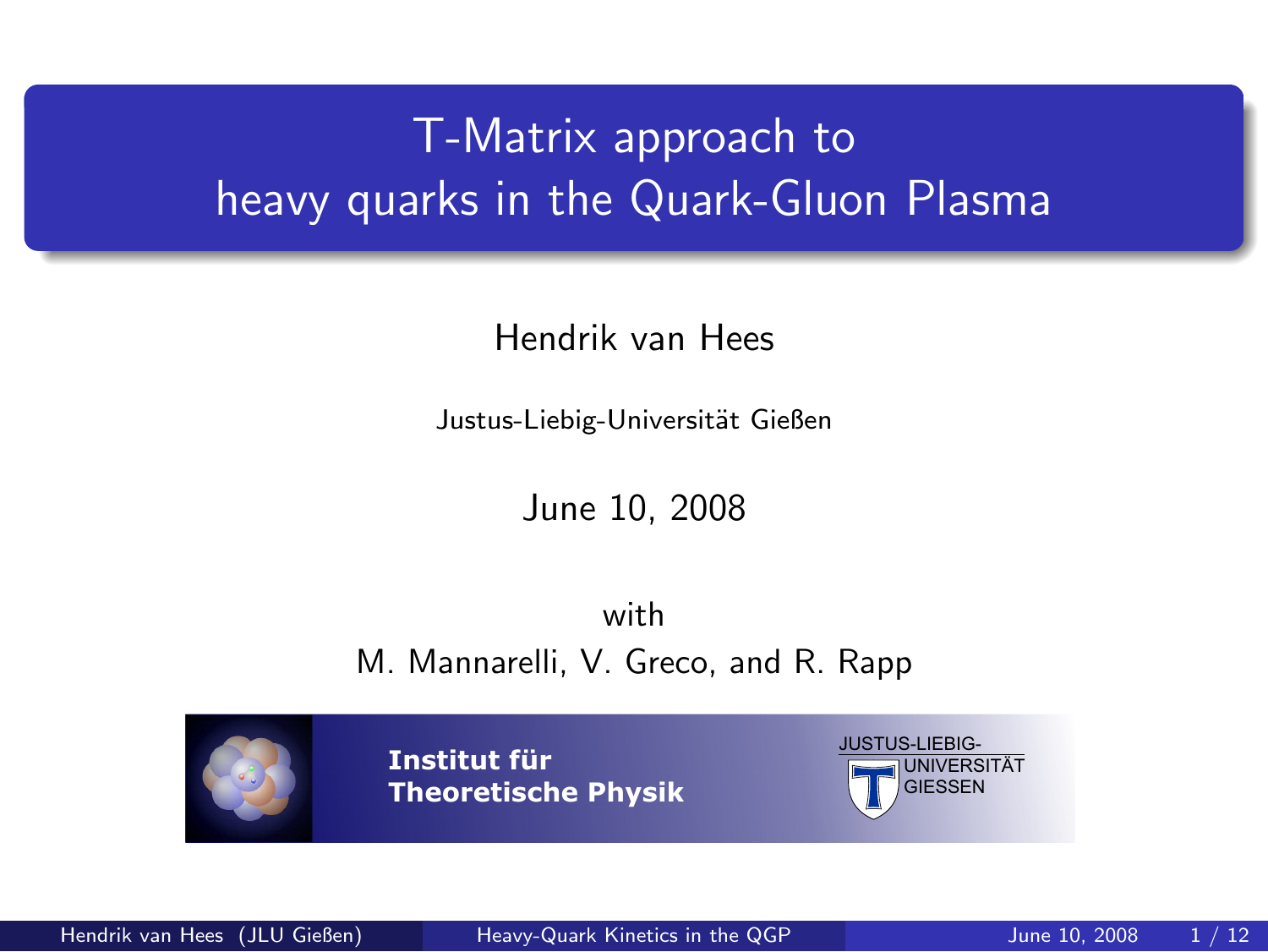## **Outline**

#### 1 [Heavy quarks in the sQGP](#page-2-0)

- 2 [Heavy-quark diffusion: The Fokker-Planck Equation](#page-3-0)
- [Elastic scattering of heavy quarks in the sQGP](#page-4-0)
	- [Matrix elements from pQCD](#page-4-0)
	- Static potentials from IQCD
	- [The T-matrix approach](#page-6-0)
- [Non-photonic electron observables at RHIC](#page-9-0)
- 5 [Transport properties of the sQGP](#page-10-0)
- [Summary and Outlook](#page-11-0)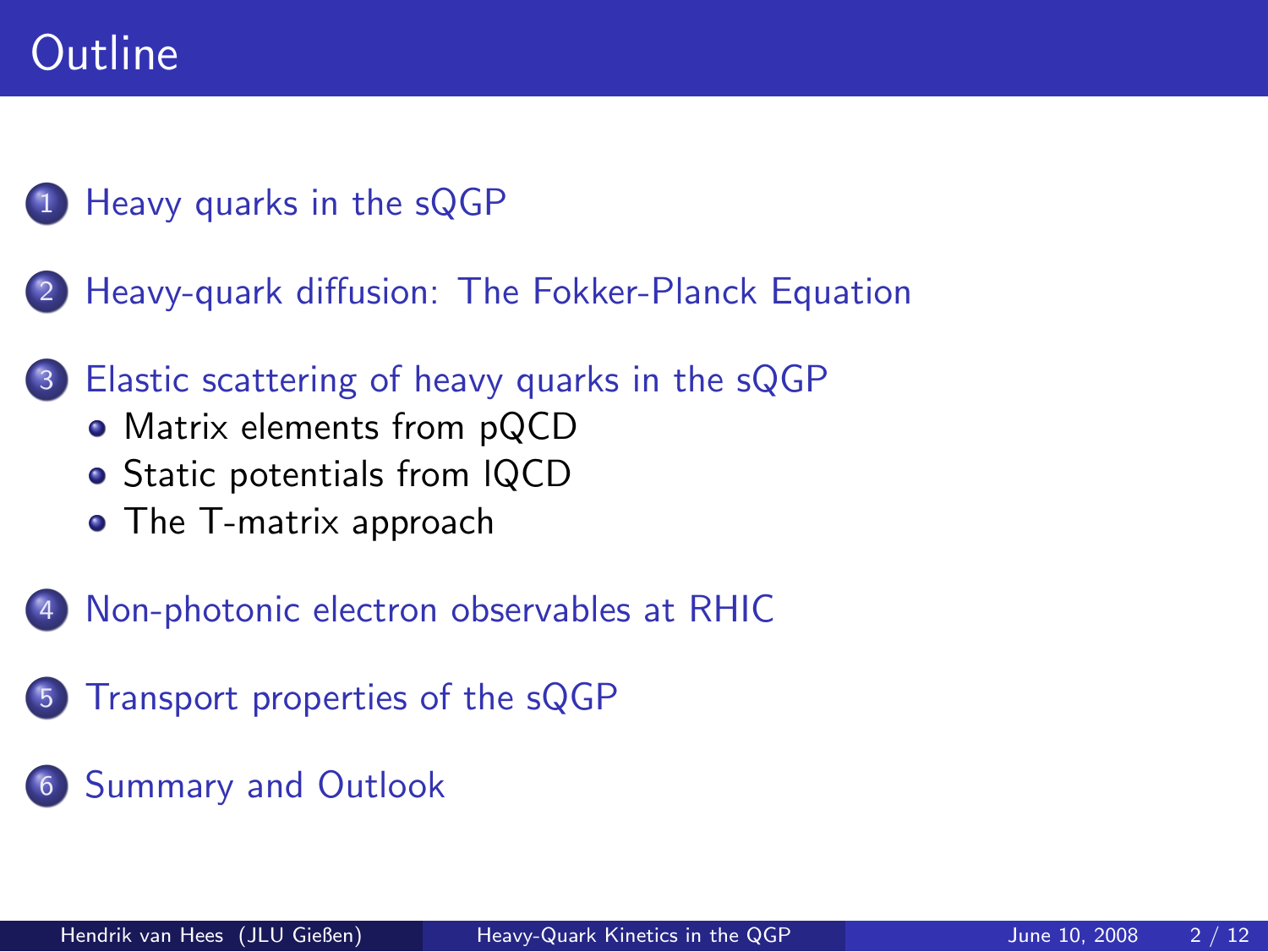# Heavy Quarks in Heavy-Ion collisions



 $c,b$  quark

hard production of HQs described by PDF's  $+$  pQCD (PYTHIA)



HQ rescattering in QGP: Langevin simulation drag and diffusion coefficients from microscopic model for HQ interactions in the sQGP



Hadronization to  $D,B$  mesons via quark coalescence  $+$  fragmentation V. Greco, C. M. Ko, R. Rapp, PLB 595, 202 (2004)



<span id="page-2-0"></span>semileptonic decay ⇒ "non-photonic" electron observables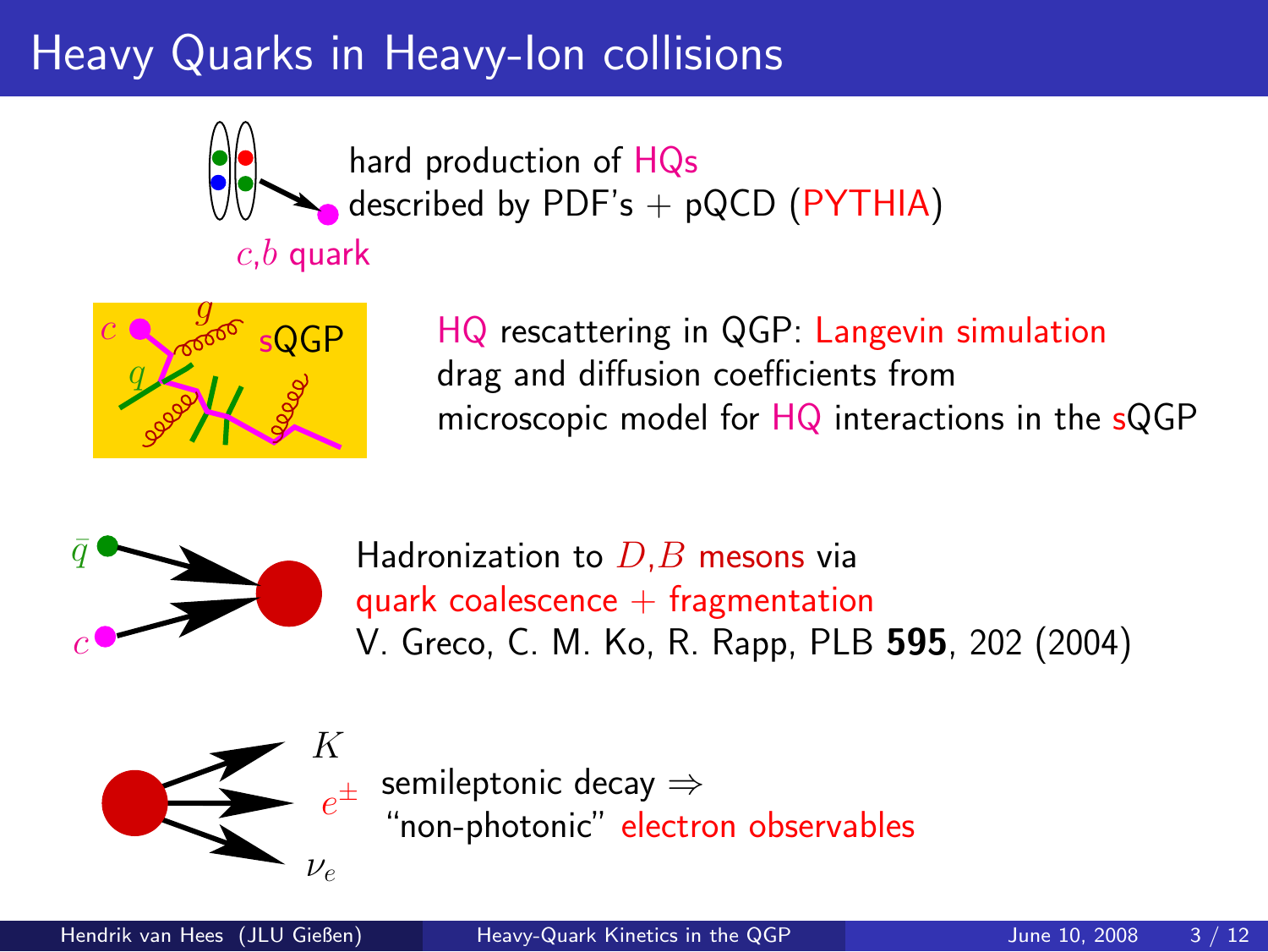## Heavy-Quark diffusion

Fokker Planck Equation

$$
\frac{\partial f(t,\vec{p})}{\partial t} = \frac{\partial}{\partial p_i} \left[ p_i A(t,p) + \frac{\partial}{\partial p_j} B_{ij}(t,\vec{p}) \right] f(t,\vec{p})
$$

• drag (friction) and diffusion coefficients

$$
p_i A(t, \vec{p}) = \langle p_i - p'_i \rangle
$$
  
\n
$$
B_{ij}(t, \vec{p}) = \frac{1}{2} \langle (p_i - p'_i)(p_j - p'_j) \rangle
$$
  
\n
$$
= B_0(t, p) \left( \delta_{ij} - \frac{p_i p_j}{p^2} \right) + B_1(t, p) \frac{p_i p_j}{p^2}
$$

• transport coefficients defined via  $\mathcal M$ 

<span id="page-3-0"></span>
$$
\langle X(\vec{p}') \rangle = \frac{1}{\gamma_c} \frac{1}{2E_p} \int \frac{d^3 \vec{q}}{(2\pi)^3 2E_q} \int \frac{d^3 \vec{q}'}{(2\pi)^3 2E_{q'}} \int \frac{d^3 \vec{p}'}{(2\pi)^3 2E_{p'}}
$$

$$
\sum |\mathcal{M}|^2 (2\pi)^4 \delta^{(4)}(p+q-p'-q') \hat{f}(\vec{q}) X(\vec{p}')
$$

• correct equil. lim.  $\Rightarrow$  Einstein relation:  $B_1(t,p) = T(t)E_pA(t,p)$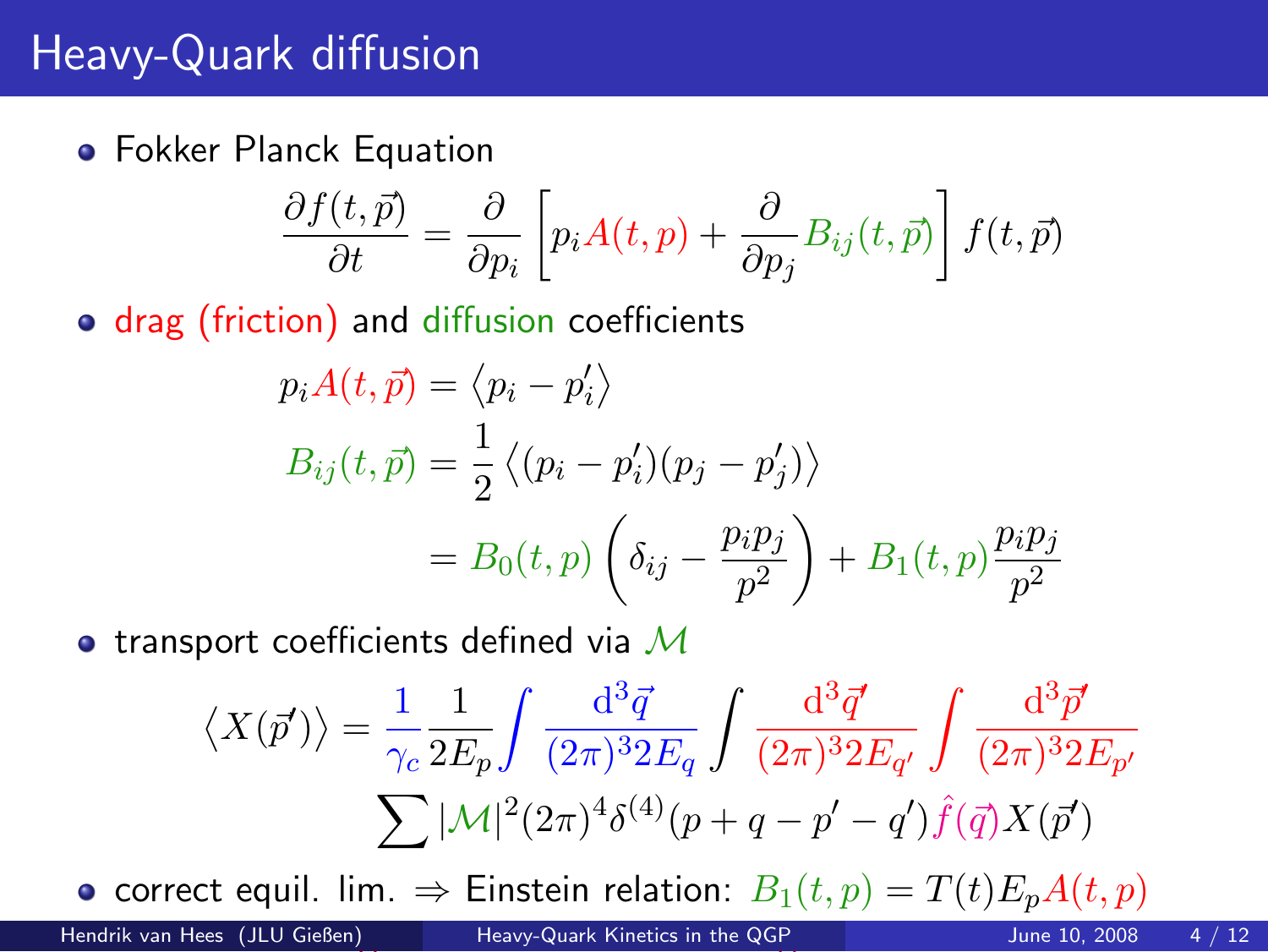# Elastic pQCD processes

• Lowest-order matrix elements [Combridge 79]



<span id="page-4-0"></span>• Debye-screening mass for *t*-channel gluon exch.  $\mu_g = gT$ ,  $\alpha_s = 0.4$ not sufficient to understand RHIC data on "non-photonic" electrons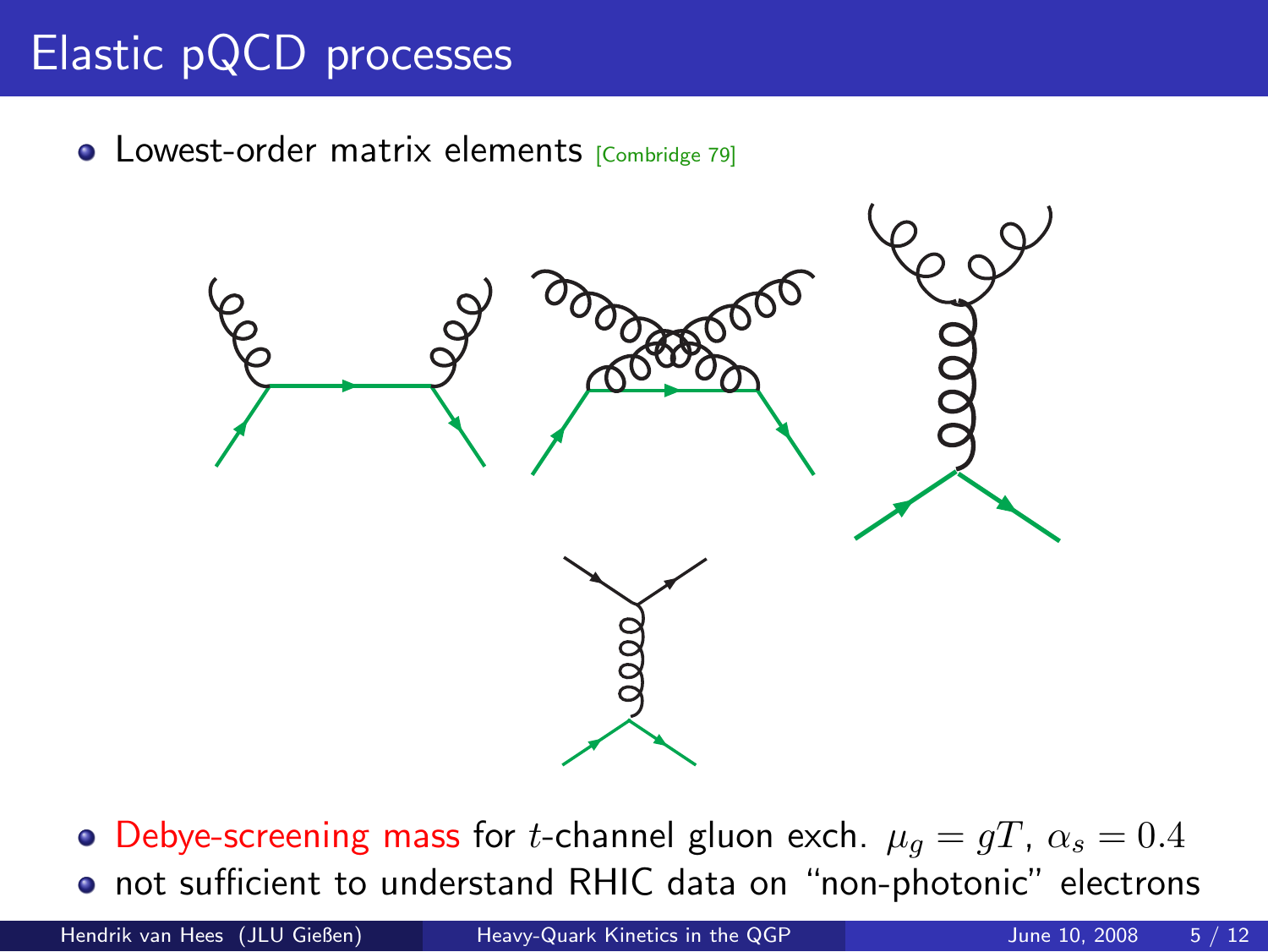## Static potentials from lattice QCD



- color-singlet free energy from lattice
- use internal energy

$$
U_1(r,T) = F_1(r,T) - T \frac{\partial F_1(r,T)}{\partial T},
$$
  
 
$$
V_1(r,T) = U_1(r,T) - U_1(r \to \infty, T)
$$

**• Casimir scaling for other color channels**  $N$   $\alpha$   $\alpha$   $\beta$   $\beta$   $\beta$   $\alpha$   $\beta$   $\beta$   $\beta$   $\alpha$   $\beta$   $\beta$ 

<span id="page-5-0"></span>
$$
V_{\bar{3}} = \frac{1}{2}V_1
$$
,  $V_6 = -\frac{1}{4}V_1$ ,  $V_8 = -\frac{1}{8}V_1$ 

Hendrik van Hees (JLU Gießen) [Heavy-Quark Kinetics in the QGP](#page-0-0) June 10, 2008 6 / 12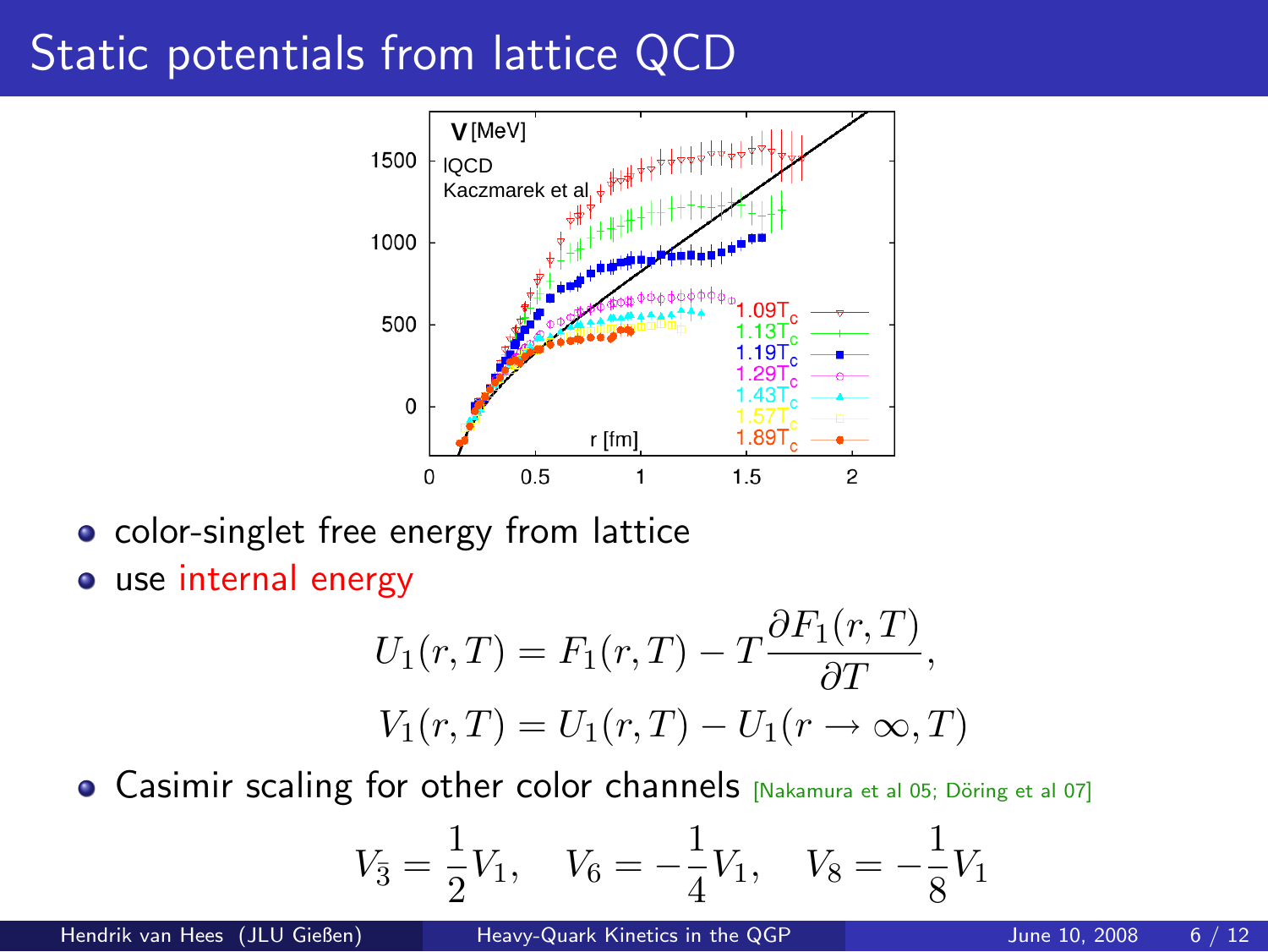### T-matrix

• Brueckner many-body approach for elastic  $Qq$ ,  $Q\bar{q}$  scattering



- reduction scheme: 4D Bethe-Salpeter  $\rightarrow$  3D Lipmann-Schwinger
- $\bullet$  S- and P waves
- same scheme for light quarks (self consistent!)
- Relation to invariant matrix elements

<span id="page-6-0"></span>
$$
\sum |\mathcal{M}(s)|^2 \propto \sum_a d_a \left( |T_{a,l=0}(s)|^2 + 3 |T_{a,l=1}(s)|^2 \cos \theta_{\rm cm} \right)
$$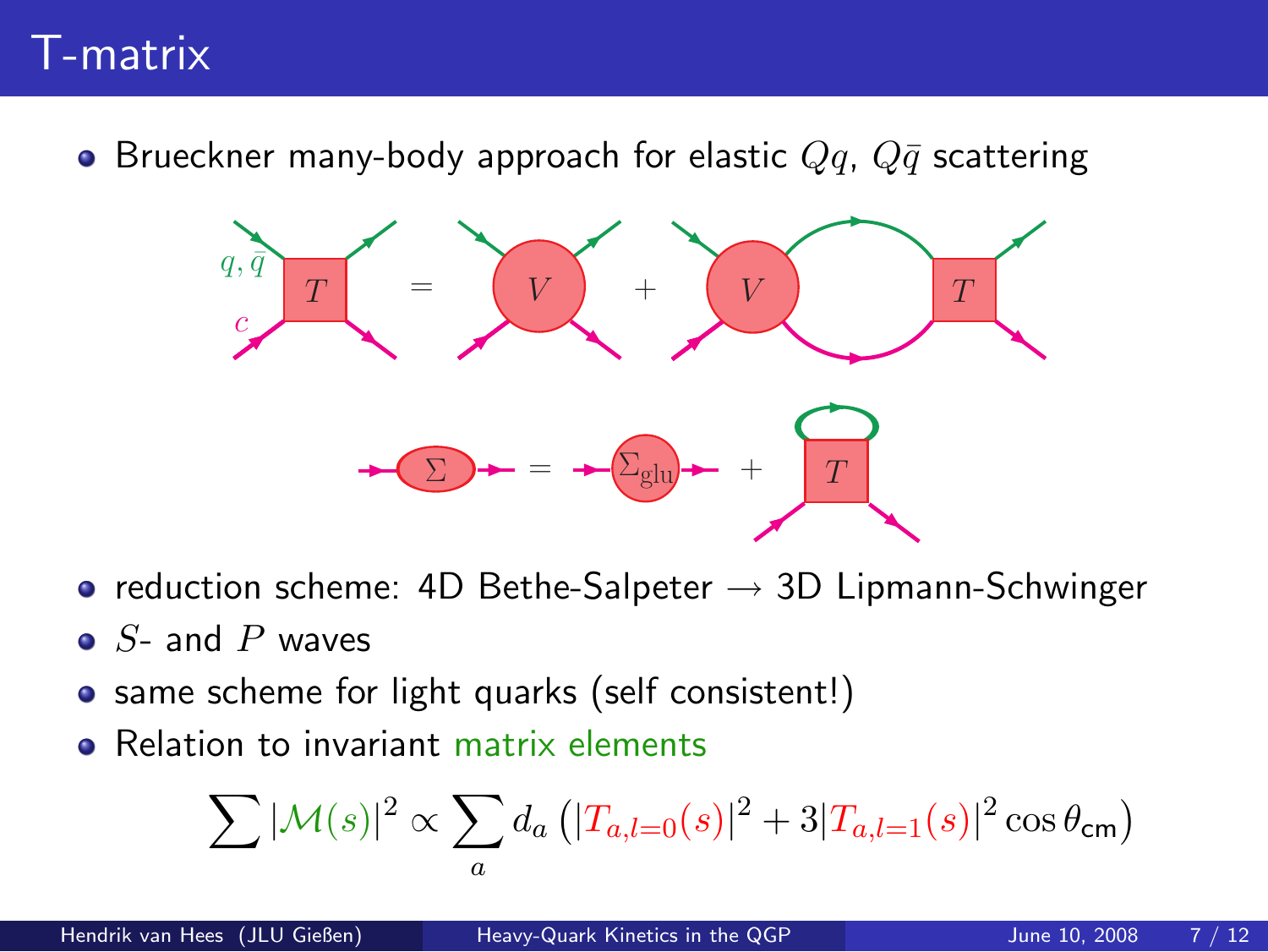### T-matrix



- resonance formation at lower temperatures  $T \simeq T_c$
- melting of resonances at higher  $T! \Rightarrow sQGP$
- $\bullet$  P wave smaller
- resonances near  $T_c$ : natural connection to quark coalescence [Ravagli, Rapp 07]
- model-independent assessment of elastic  $Qq$ ,  $Q\bar{q}$  scattering
- problems: uncertainties in extracting potential from lQCD in-medium potential  $V$  vs.  $F$ ?

Hendrik van Hees (JLU Gießen) [Heavy-Quark Kinetics in the QGP](#page-0-0) June 10, 2008 8 / 12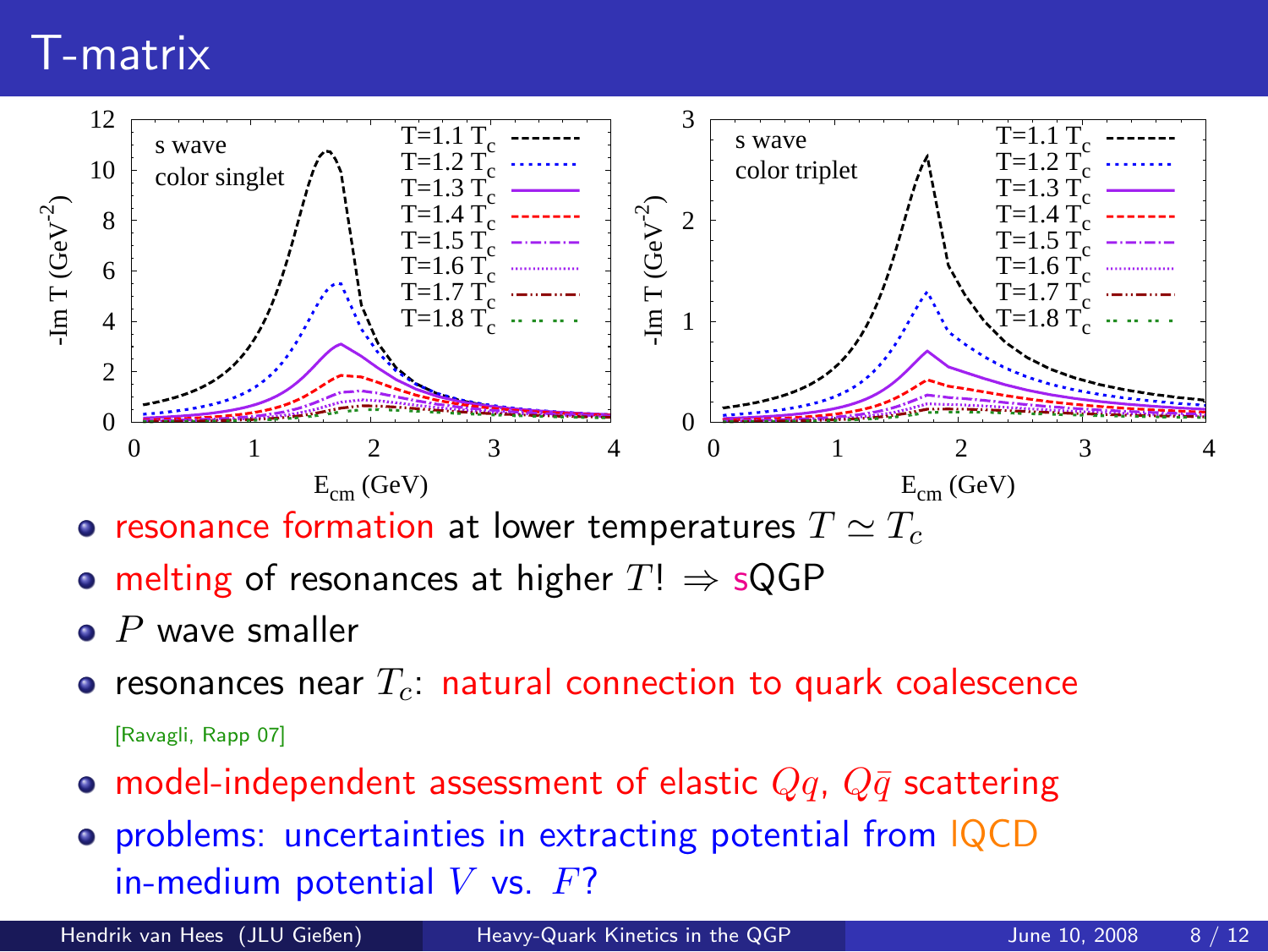### Transport coefficients



• from non-pert. interactions reach  $A_{\text{non-pert}} \simeq 1/(7 \text{ fm}/c) \simeq 4A_{\text{pQCD}}$ 

- A decreases with higher temperature
- higher density (over)compensated by melting of resonances!
- **•** spatial diffusion coefficient

$$
D_s = \frac{T}{mA}
$$

increases with temperature

Hendrik van Hees (JLU Gießen) [Heavy-Quark Kinetics in the QGP](#page-0-0) June 10, 2008 9 / 12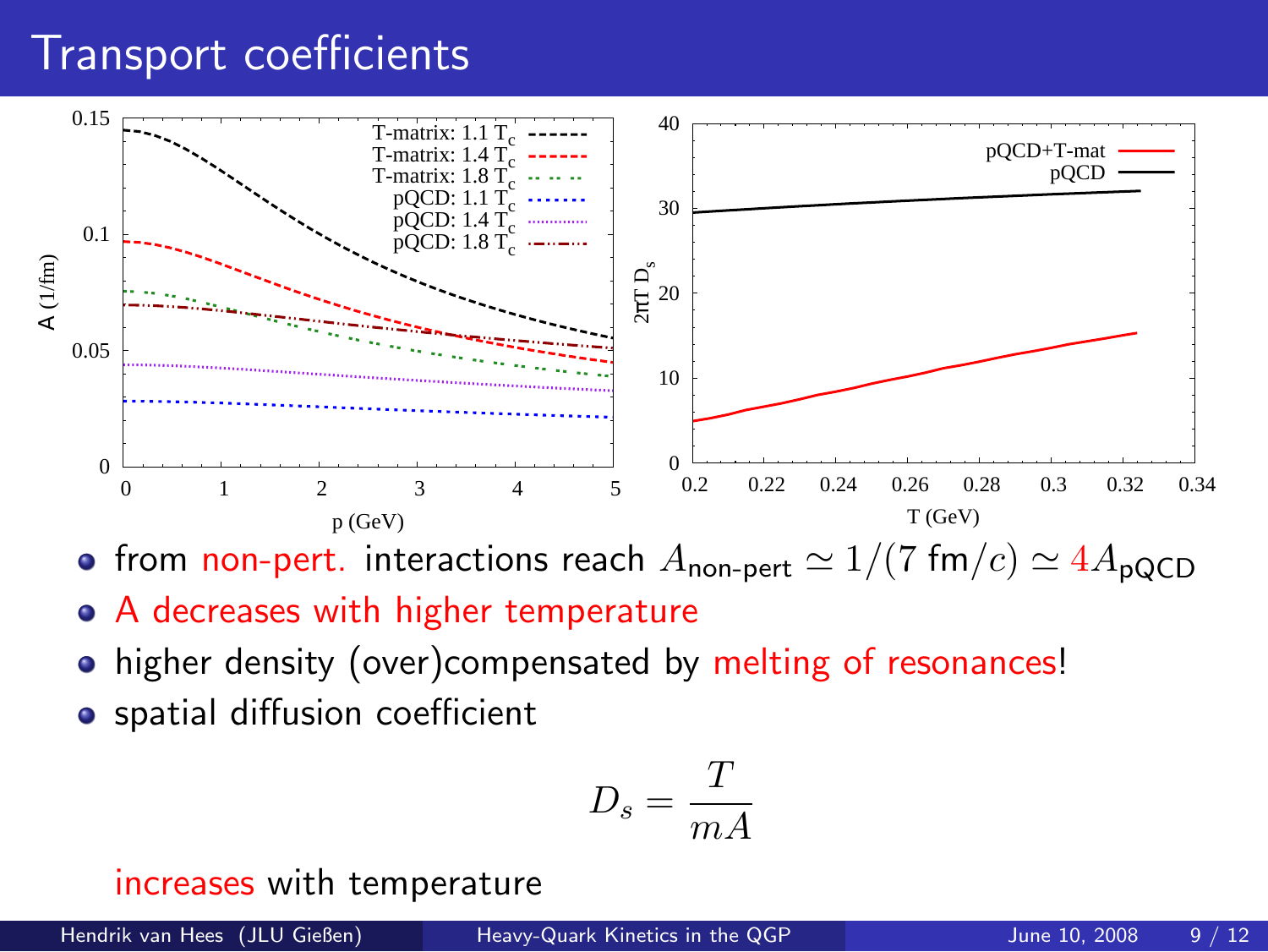# Non-photonic electrons at RHIC

- same model for bottom
- quark coalescence+fragmentation  $\rightarrow D/B \rightarrow e + X$



• coalescence crucial for explanation of data

<span id="page-9-0"></span>• increases both,  $R_{AA}$  and  $v_2 \Leftrightarrow$  "momentum kick" from light quarks!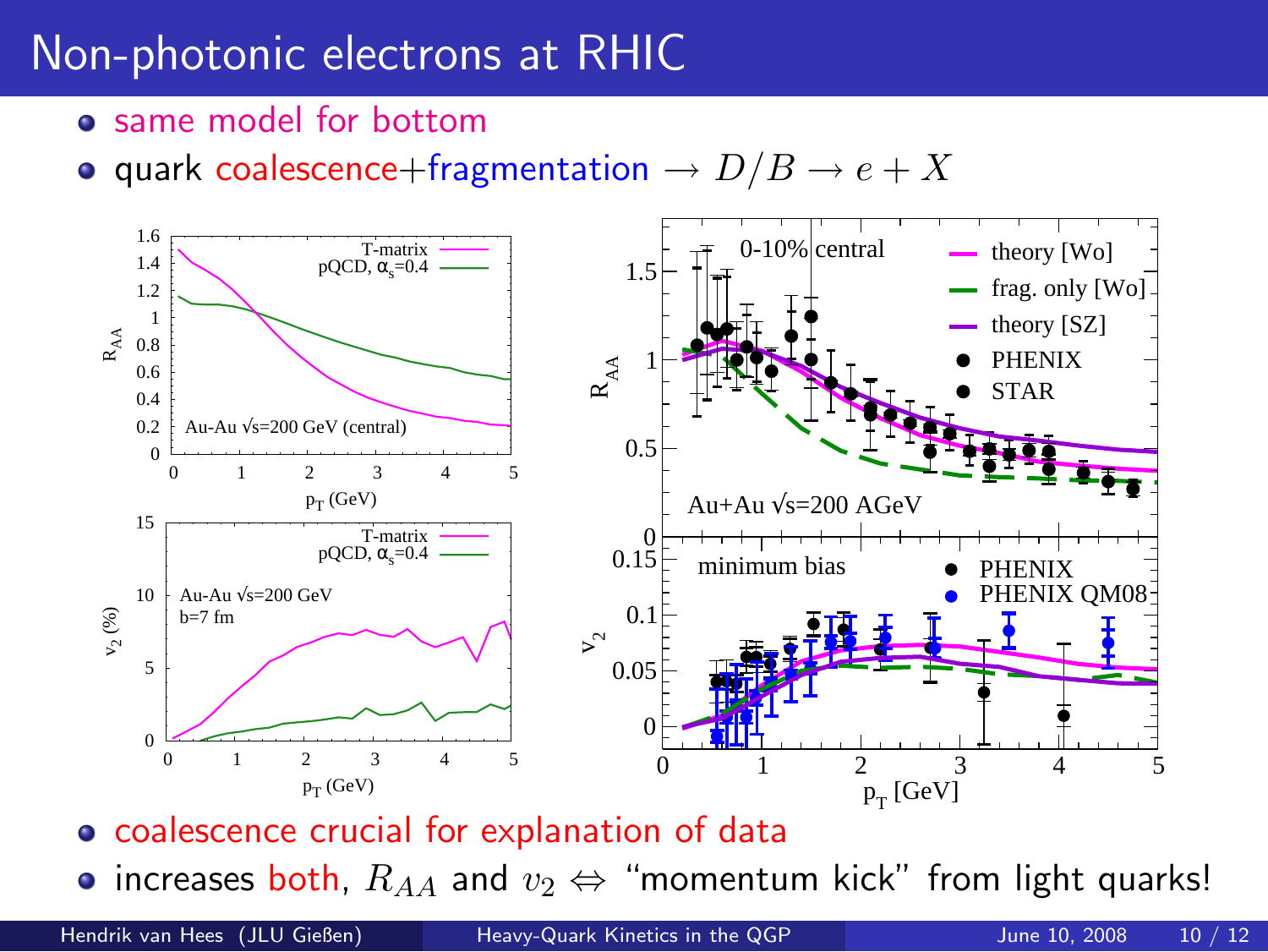### Transport properties of the sQGP

- **•** measure for coupling strength in plasma:  $\eta/s$
- **•** relation to spatial diffusion coefficient

<span id="page-10-0"></span>